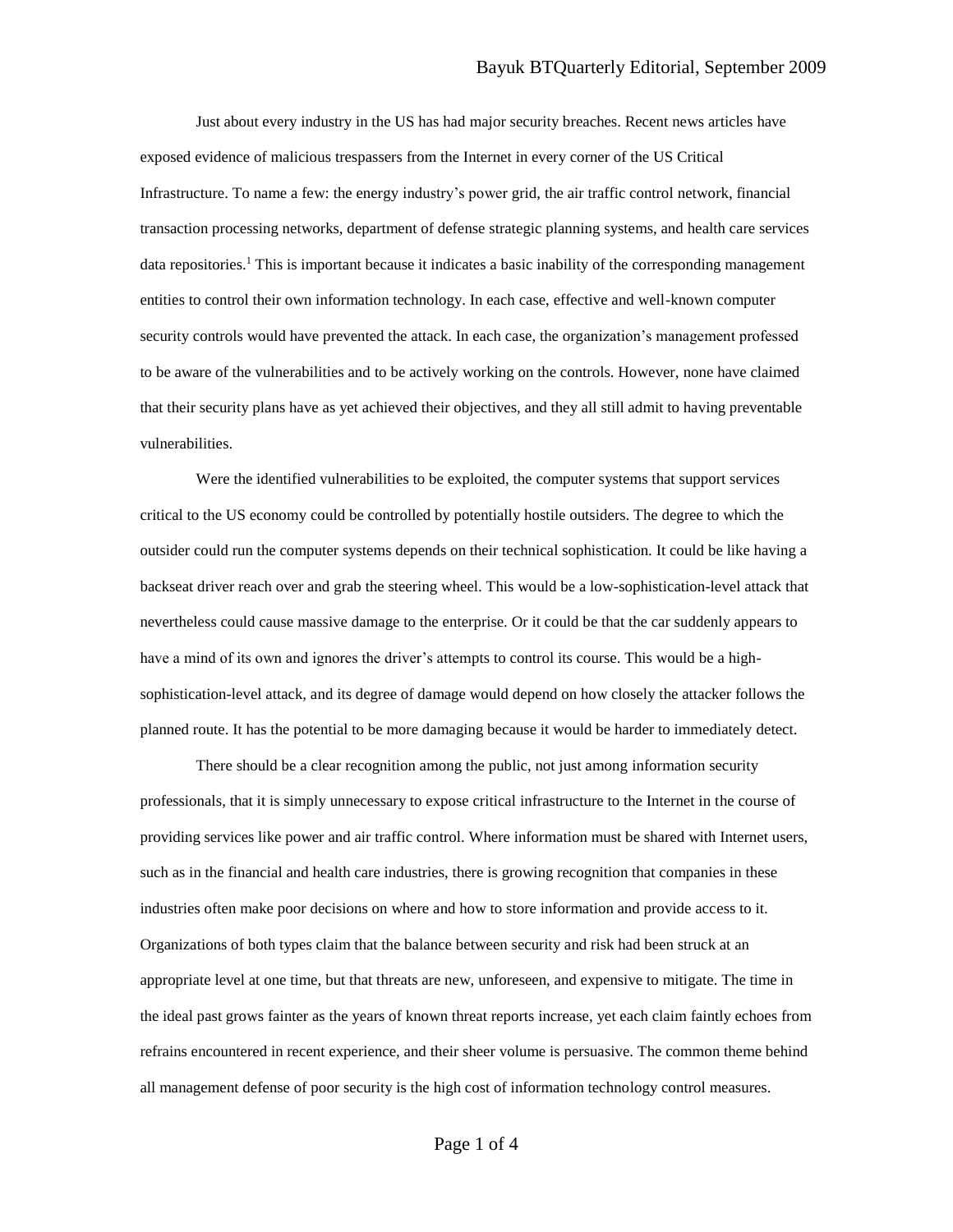Those who claim that information security is too costly to implement exist in a variety of industries and have no common lobbyist. Instead, they bond as fellow victims of technology that is beyond their ability to control. These corporations do manage to control critical infrastructure like power grids, airplanes, financial transactions, and lab tests with considerable precision. They understand Deming and Drucker enough to set objectives, deliver product, and monitor performance with respect to business process. Yet we are led to believe that technology mystifies and confuses them to the extent that they should not be held liable for their inability to control it. It is true enough that there are highly sophisticated technical attacks. However, none of the announced remediation plans for security breaches in the news called on sophisticated new security technologies, just the sound application of well-known security measures.

Where such cases have been brought to litigation, there have been findings of unfair business practices and neglect on the part of companies who have not established well-known security controls.<sup>2</sup> However, there are not enough regulatory bodies or courts in the country to prosecute every company that puts citizens at risk, and many regulatory agencies routinely extend deadlines for compliance with information security requirements when industry lobbyists complain how hard they are to implement. While watching this situation unfold in the news media, I have been curious why there is not more outrage among those whose businesses and lifestyles would be permanently destroyed by a successful cyber-attack on the US critical infrastructure. I find this particularly curious with respect to the power grid story.

Although all of these industries are equally guilty of neglecting to protect their customers, as the power grid vulnerabilities theoretically could wreak the worst damage, and I have some direct experience with a power company, I will illustrate what I mean by well-known security controls with an energy industry example. An energy industry lobbyist was recently quoted as saying that cost was a significant barrier to disconnecting the power grid from the Internet.<sup>3</sup> Given that the Internet has only been a realistic alternative for communication for the past decade, we are expected to believe that electronic communications between business partners and regulators in a highly concentrated industry could not have been economically accomplished via a privately operated network, but were only enabled by the growth of the Internet, and now cannot be easily changed.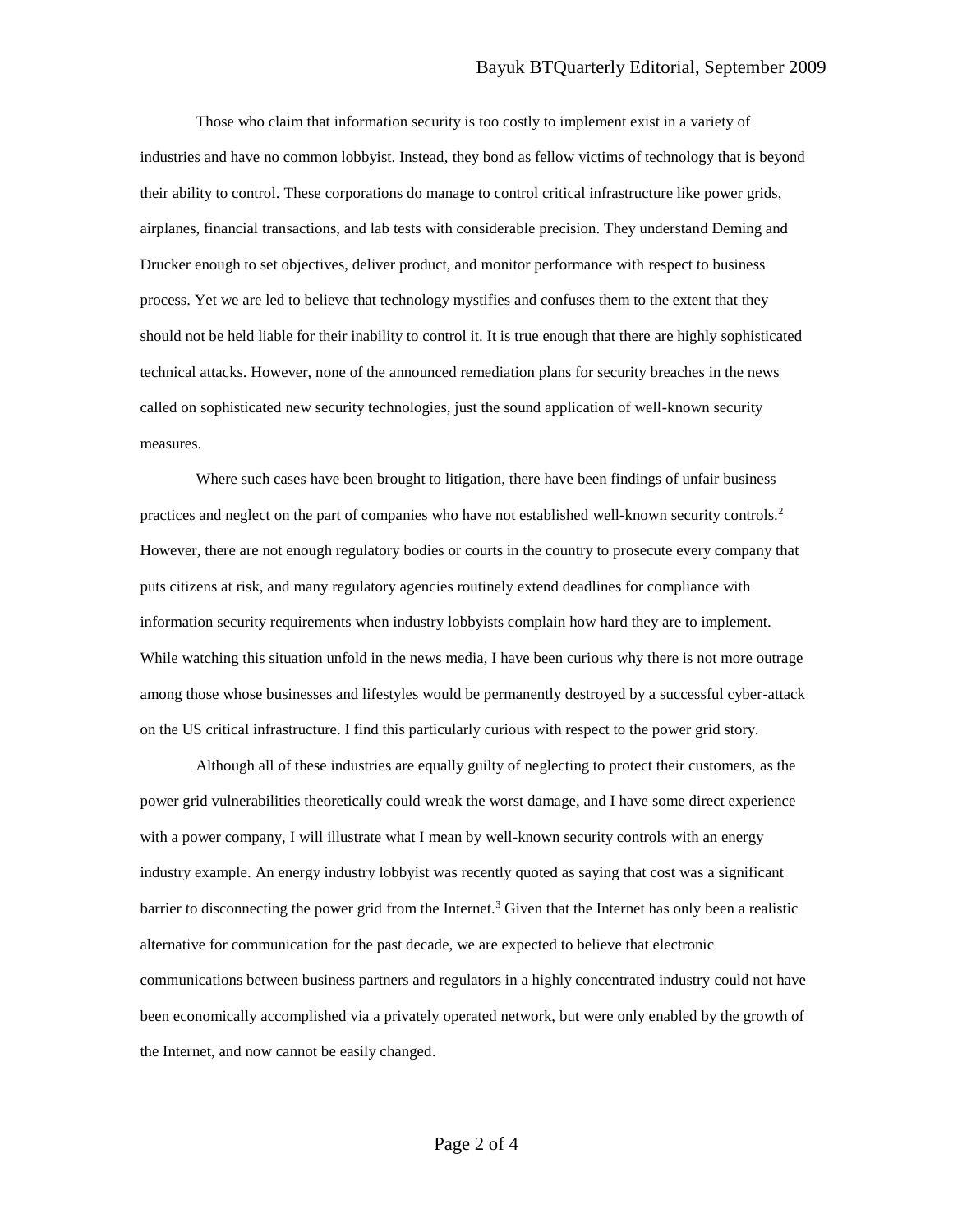However, my experience in telecommunications pricing tells me that virtual private networks are only an incremental cost over Internet connectivity. The difference is not exponential. My experience in the financial industry, which includes an exponentially higher number of players than the energy industry, tells me that an industry can successfully form consortiums to operate virtual private networks. It is not the kind of challenge that should allow the US critical infrastructure to be left at risk. Rather, it is the type of challenge that a graduate student in computer science could use for a Master's thesis.

As a financial services industry corporate security officer, it had been my responsibility to maintain a technology architecture model whereby business could operate safely when it needed to use the Internet. I had also to ensure that unnecessary Internet connections were unauthorized, and in addition, technically impossible for a business user to configure. My firm once acquired a power company, and we had to convert their network to follow our model. We used the same security technology that we used in the financial services part of the business to reconfigure the power company's network, and to disentangle unnecessary Internet access from the controls on the power systems. Our only obstacle was the defensive newly acquired staff who claimed that what we were doing would not work. We accomplished our goal, and nothing we did made any significant impact in the IT budget.

In the course of converting the power company to our secure network model, we found another security issue. The communications between the power company and one of its regulatory oversight agencies used an Internet communication protocol that had unsecure and easy-to-break authentication. We contacted the agency and asked if we could use a secure protocol. We were told no, the unsecure one was all that they supported. My only recourse was to have our legal department write a letter to the agency outlining the vulnerabilities to which the agency was exposing the industry. We never got an answer. For the agency to switch from the unsecure protocol to the secure one would have been a few lines in the configuration of their Internet-facing server. We were not asking for something that would cost anything but attention. The agency spent more money on their staff time communication with us, denying our request, than it would have taken to actually fix the vulnerability.

I am sure that there are computer scientists from all domains, not just security, that nodded their heads as they finished reading this example. Most basic security measures are easy to fix, and inhibitors are usually management rather than technology issues. However, many have also experienced major